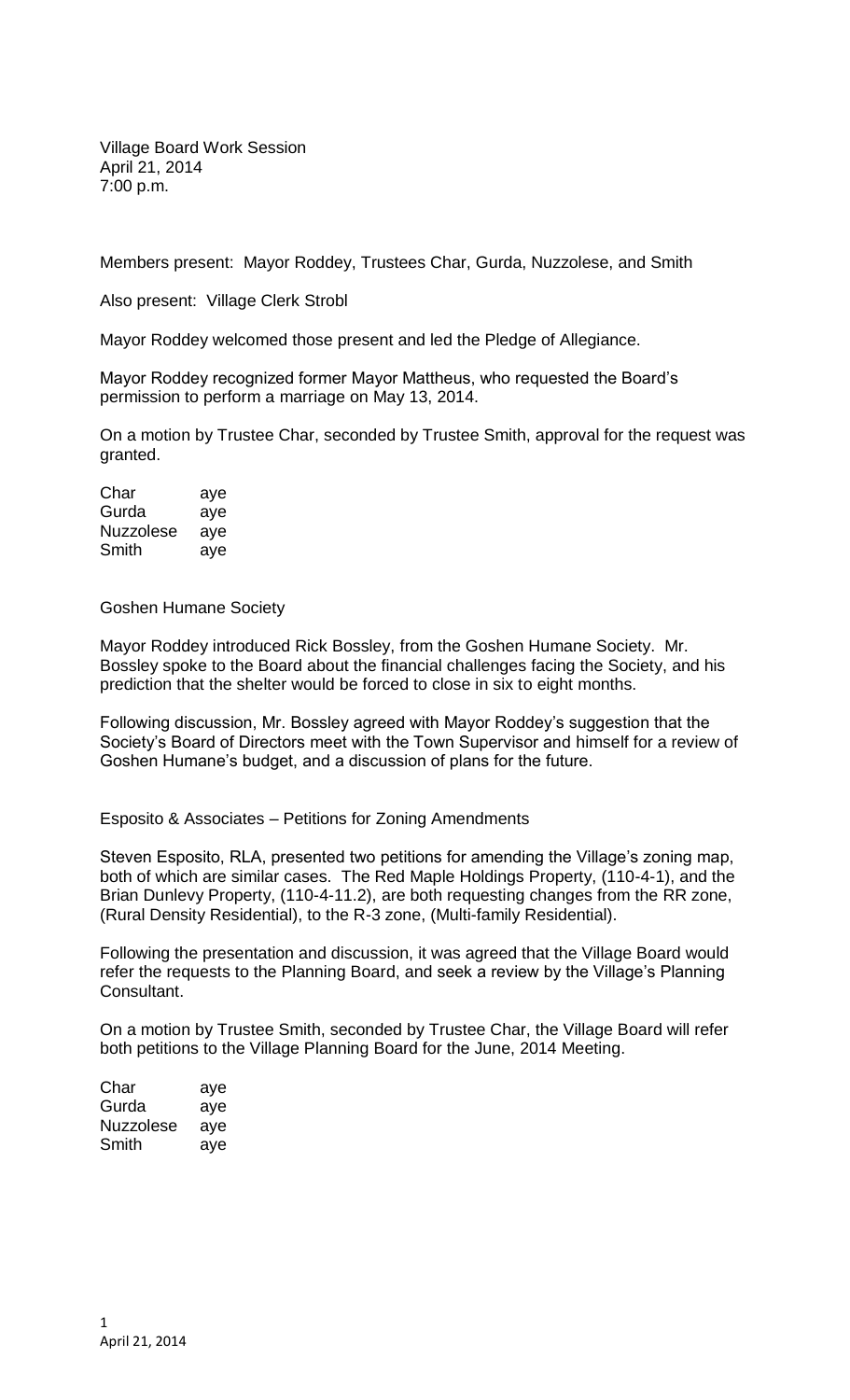## Girl Scout Gold Project

Mayor Roddey read a letter from Samantha Ferretti, detailing plans for her Girl Scout Gold Award project. Her request was to post signs and hang ribbons throughout the Village to raise awareness of the American Cancer Society's "Relay for Life" event, to be held June 14<sup>th</sup>, at Goshen High School.

On a motion by Trustee Char, seconded by Trustee Gurda, the Board voted to approve the request, pending approval of the signs by the Building Inspector.

| Char             | aye |
|------------------|-----|
| Gurda            | aye |
| <b>Nuzzolese</b> | aye |
| Smith            | aye |

Continuation of Public Hearing - Local Law #1, 2014

NOTICE IS HEREBY GIVEN, that the Board of Trustees of the Village of Goshen, New York, will hold a Public Hearing at Village Hall, 276 Main Street, Goshen, New York, on April 14, 2014, at 7:30 p.m., or as soon after as may be heard, to consider the adoption of a Local Law to amend Chapter 34, Section 34-9 of the Code of the Village of Goshen to permit possession and consumption of alcoholic beverages on public lands subject to the issuance of a permit by the Village Board.

The Village of Goshen will make every effort to assure that the Public Hearing is accessible to persons with disabilities. Anyone requiring special assistance and/or accommodations should contact the Village Clerk.

There being no further public comment, the Village Board closed the Public Hearing on Local Law #1, 2014 at 7:45 p.m.

| Char      | aye |
|-----------|-----|
| Gurda     | aye |
| Nuzzolese | aye |
| Smith     | aye |

On a motion by Trustee Char, seconded by Trustee Smith, the Village Board of the Village of Goshen, as lead agency, hereby issues a negative declaration pursuant to the applicable provisions of the State Environmental Quality Review Act, set forth at 6NYCRR Part 617 *et seq.,* in the action: adoption of Local Law #1 of 2014.

| Char      | aye |
|-----------|-----|
| Gurda     | aye |
| Nuzzolese | ave |
| Smith     | aye |

On a motion by Trustee Char, seconded by Trustee Smith, the Board of Trustees of the Village of Goshen hereby adopts Local Law #1 of 2014, a Local Law amending Chapter 34, Section 34-9 of the Code of the Village of Goshen to permit possession and consumption of alcoholic beverages on public lands subject to the issuance of a permit by the Village Board.

| Char             | aye |
|------------------|-----|
| Gurda            | aye |
| <b>Nuzzolese</b> | aye |
| Smith            | aye |